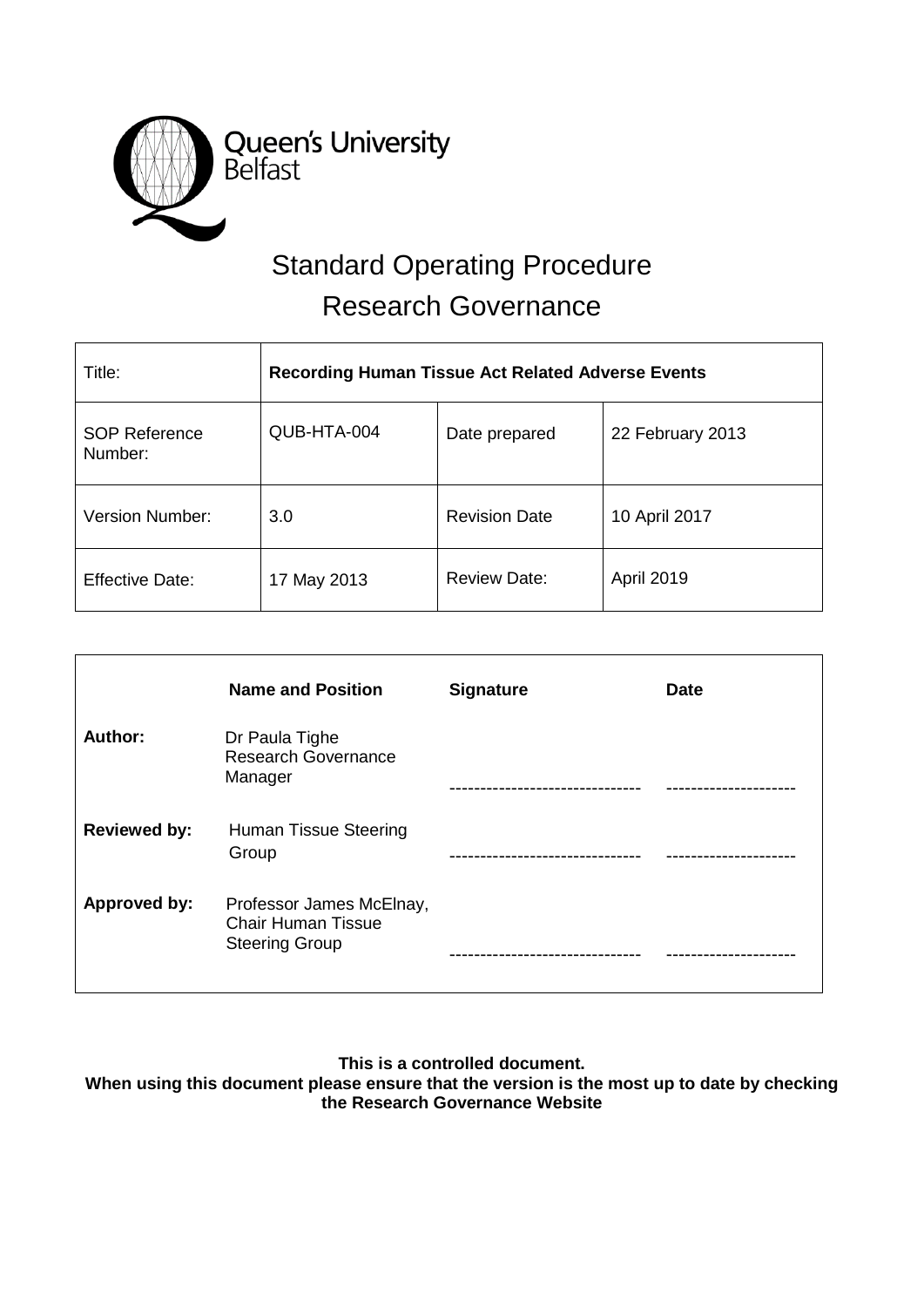# Revision Log

| <b>Previous Version</b><br>number | Date of<br>Review/Modification | Reason for<br>Review/Modification                                                                                | <b>New Version</b><br><b>Number</b> |
|-----------------------------------|--------------------------------|------------------------------------------------------------------------------------------------------------------|-------------------------------------|
| FMH&LS/SOP/006/01                 | 14/02/2013                     | Rewrite because of<br>integration to Research<br>Governance                                                      | v <sub>1.0</sub>                    |
| v <sub>1.0</sub>                  | 06/02/2015                     | Periodic Review:<br>Queen's Online replaced<br>by Research<br>Governance Website<br>details on cover page        | v <sub>2.0</sub>                    |
| v <sub>2.0</sub>                  | 10/04/2017                     | Review in response to<br><b>Human Tissue</b><br>Authority's Codes of<br><b>Practice and Standards</b><br>update. | $V$ 3.0                             |
|                                   |                                |                                                                                                                  |                                     |
|                                   |                                |                                                                                                                  |                                     |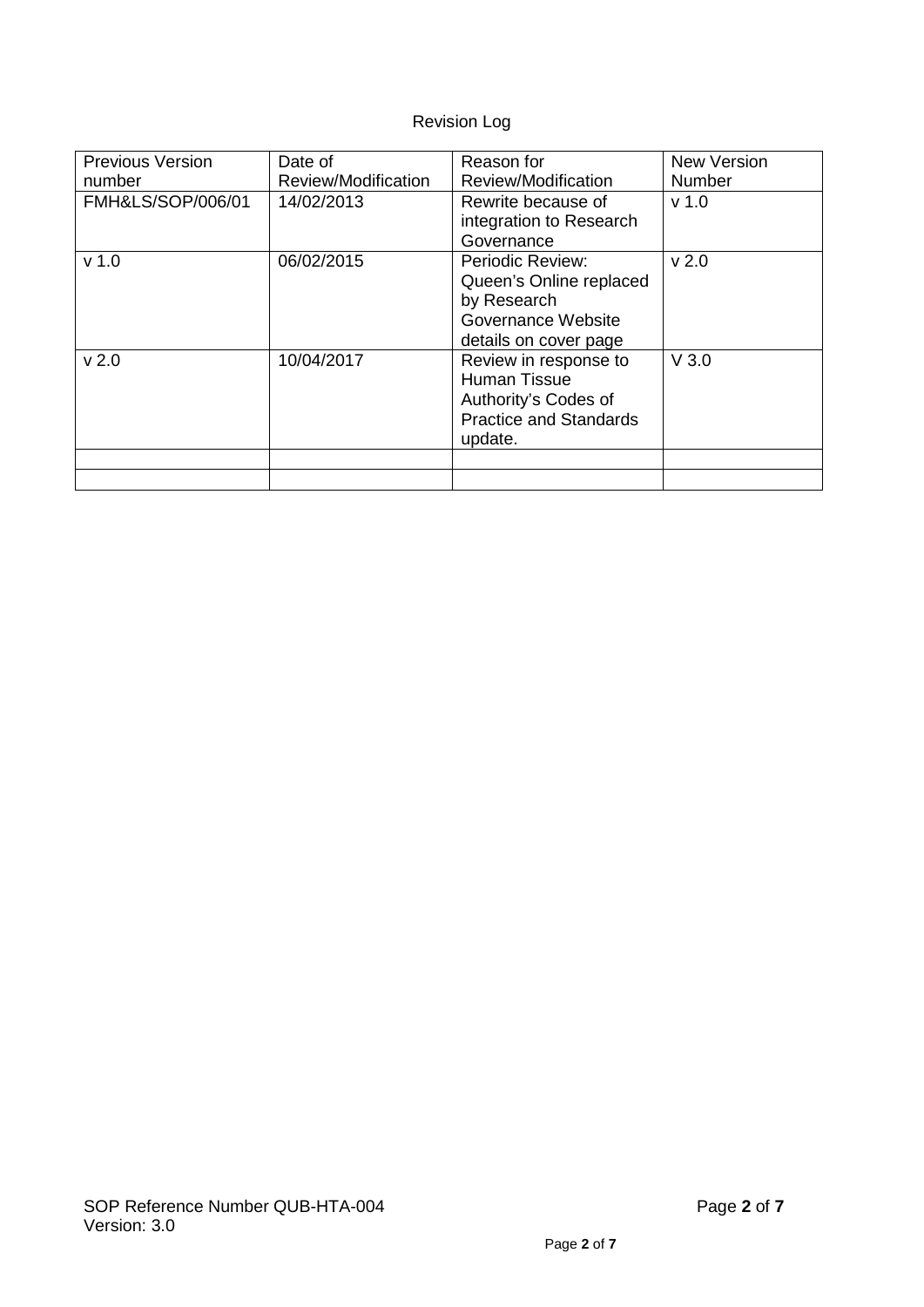# **1. Purpose**

This Standard Operating Procedure (SOP) outlines the procedures to be followed when identifying, recording, reporting and handling adverse events (AEs) involving relevant material as defined by the Human Tissue Act.

#### **2. Introduction**

The Human Tissue Act 2004 (HT Act) came into force on the 01 September 2006 and provides a framework for regulation of research involving the removal, storage, use and disposal of human tissue. The Human Tissue Authority requires licensed premises to have procedures in place for reporting and recording AEs.

# **3. Scope**

This SOP applies to all University staff and students who, within the scope of the Human Tissue (HT) Act (2004) are involved with the removal, storage and use of human organs and other tissue for scheduled purposes.

# **4. Responsibilities**

# **4.1 Designated Individual**

It is the responsibility of the Designated Individual (DI) to review all AEs and provide input on any preventive or corrective action as required.

# **4.2 Person Designated**

The PD is responsible for assessing the severity of any AE affecting premises and completing the HTA Adverse Event Notification form and reporting the AE to the DI and Research Governance.

#### **4.3 Chief Investigator**

The Chief Investigator (CI) is responsible for assessing the severity of the AE for his/her specific research study and for informing the DI and PD of all suspected or actual AEs.

#### **4.4 All staff or students involved in HT Act regulated activities**

Staff or students involved in HT Act regulated activities are responsible for reporting any AEs observed or suspected to the PD and/or CI for the area as appropriate.

#### **4.5 Research Governance**

Research Governance is responsible for maintaining records of all reported HT Act related AEs and for collating reports on AE occurrences for review by the Human Tissue Steering Group (HTSG).

#### **5. Procedure**

#### **5.1 Identification of an AE**

A HTA related AE is any event which:

• Caused harm or had the potential to cause harm to staff, visitors or research participants;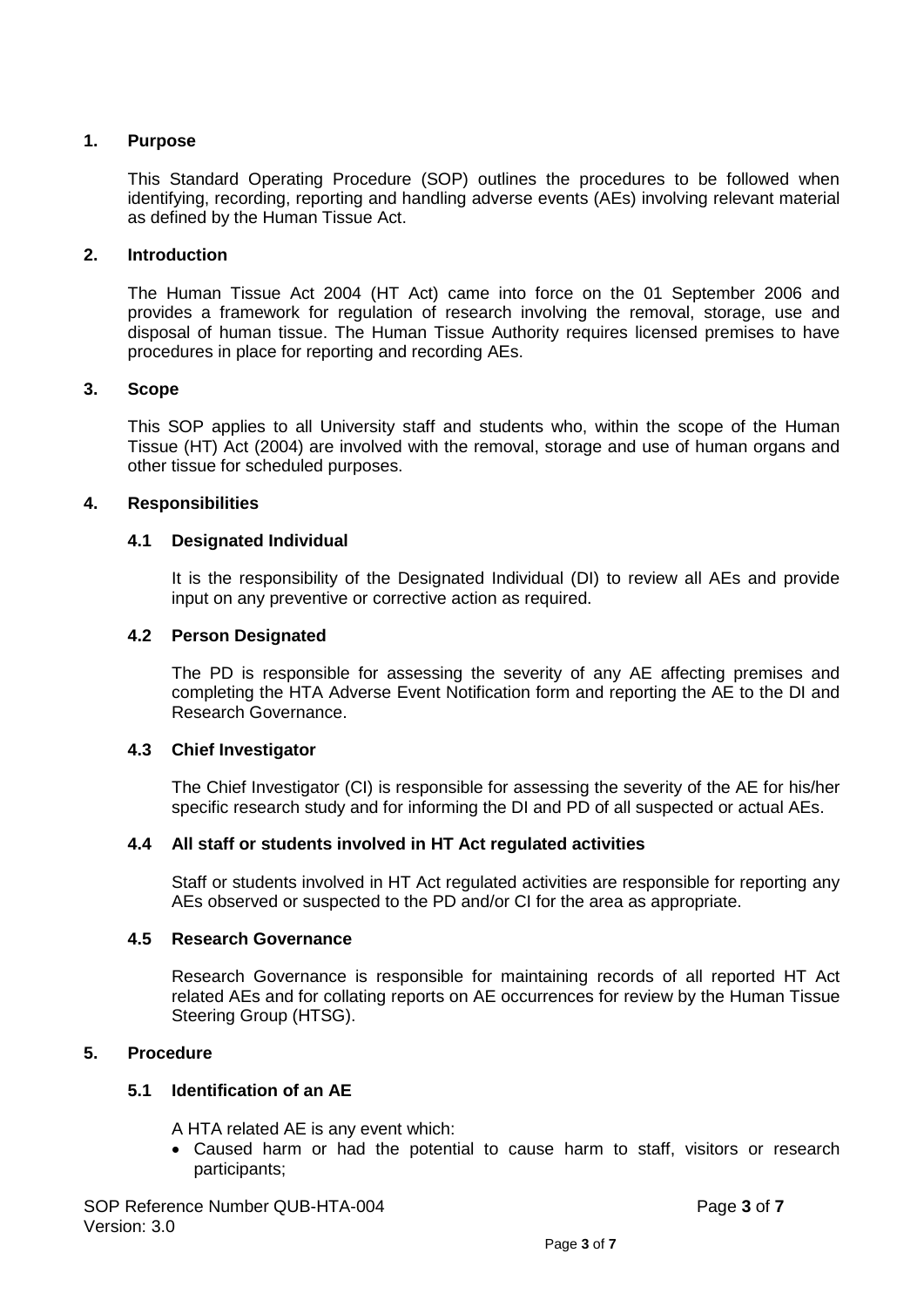- Led to or had the potential to lead to a breach of security of the premises and the contents therein;
- Caused harm or had the potential to cause harm to stored human tissue (including loss);
- Gave rise to an internal enquiry.

Examples of AEs are provided below. These examples are not exclusive and further advice on the identification of an AE may be sought from Research Governance or the area PD if necessary.

Examples of AEs:

- Loss of relevant material (eg freezer breakdown, during transportation);
- Lack of appropriate consent for removal, storage or use of relevant material;
- Incorrect labelling of relevant material:
- Incorrect disposal of relevant material;
- Relevant material not stored in appropriate conditions (eg location is not secure);
- Relevant material transferred without an appropriate Material Transfer Agreement in place;
- Information not entered on QOL Human Tissue Register.

#### **5.2 Assessment of an AE**

The DI and PD for the area must be informed as soon as practicable when an AE is observed or suspected.

For study specific AEs the CI will assess the extent of the event and initiate any immediate measures that may be required.

Upon notification of an AE involving premises the PD, in consultation with the DI, will assess the extent of the event and initiate any immediate measures that may be required.

#### **5.3 Reporting and recording of an AE**

Any AE observed or suspected must be reported to the DI, PD and CI (if study specific) as soon as practicable (and no later than 48 hours).

Initial reporting should detail:

- Name of individual who reported the AE;
- The name of the CI:
- Full title of the research study;
- The location where the AE occurred;
- Date/time AE occurred and/or was identified;
- Details of the AE;
- Details of any initial corrective actions.

All AEs must be recorded using the HTA AE report form (see Appendix 1). The HTA AE report form must include information on the time, location and nature of the event, the names of those involved and any action taken. The CI (study specific) or PD (premises) is responsible collating the information required for the HTA AE report form and for submission of this form to Research Governance. The CI/PD must report the AE to Research Governance as soon as possible and no later than within 5 working days of notification. Research Governance must maintain records of all AE reported.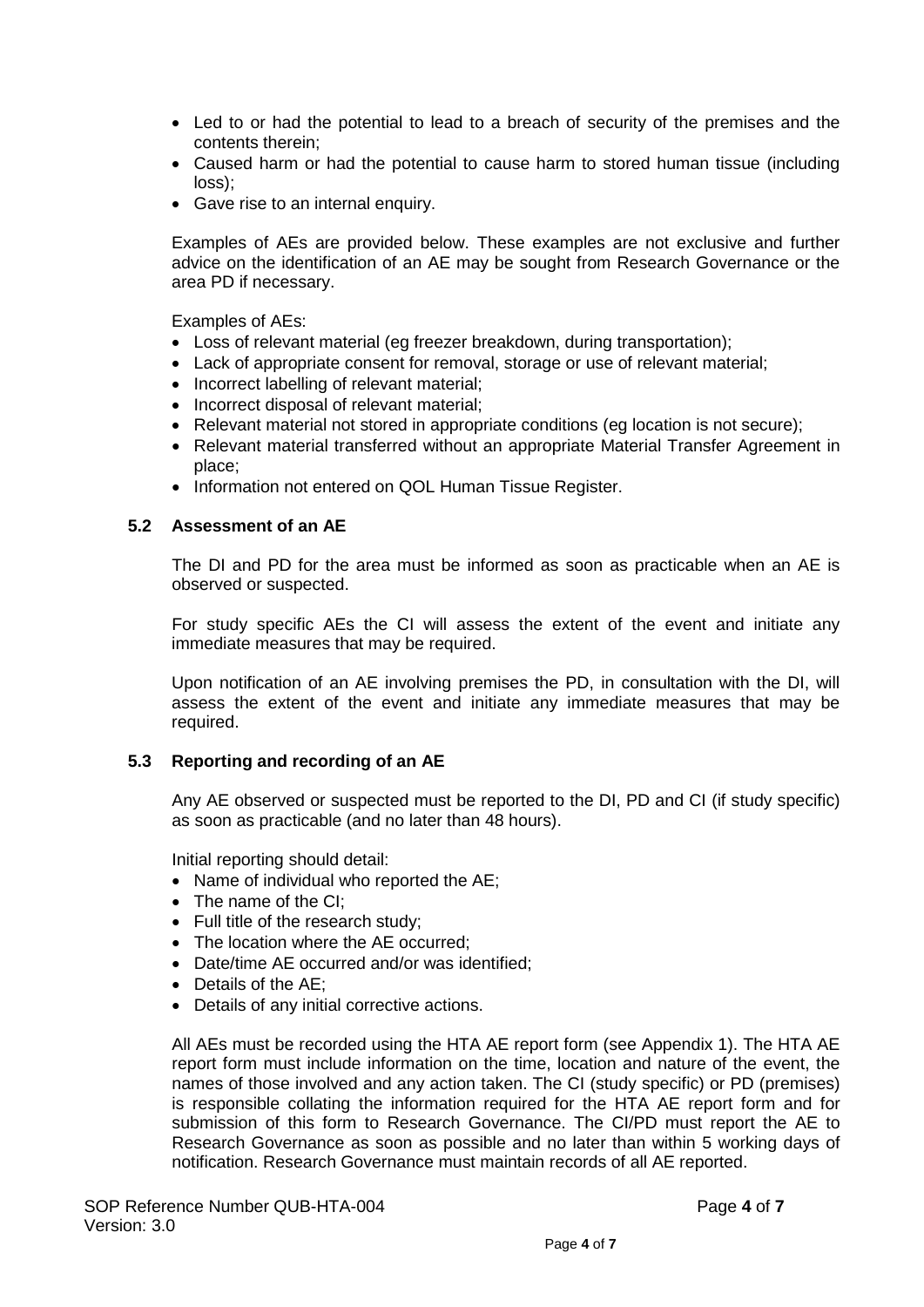Consideration must also be given to other areas that may be affected by the AE. If an AE results in health and safety, legal, scientific or physical resource implications then it must be reported appropriately to the relevant area (eg Estates Directorate, Head of School, Safety Service).

#### **5.4 Further action and implementing corrective action**

The CI/PD in consultation with the DI must determine any action to be taken to prevent a reoccurrence of an AE.

Upon receipt of a HTA AE report form, Research Governance in consultation with the DI must determine if any further investigation or audit is required.

HTA AE reports will be collated for consideration by the Human Tissue Steering Group.

#### **6. References**

Human Tissue Authority Code of Practice and Standards E Research <https://www.hta.gov.uk/hta-codes-practice-and-standards> (last accessed April 2017)

Human Tissue Authority definition of relevant material <http://www.hta.gov.uk/legislationpoliciesandcodesofpractice/definitionofrelevantmaterial.cfm> (last accessed April 2017)

# **7. Appendices**

| Appendix 1 | HTA Adverse event report form      |
|------------|------------------------------------|
| Appendix 2 | <b>HTA Adverse event flowchart</b> |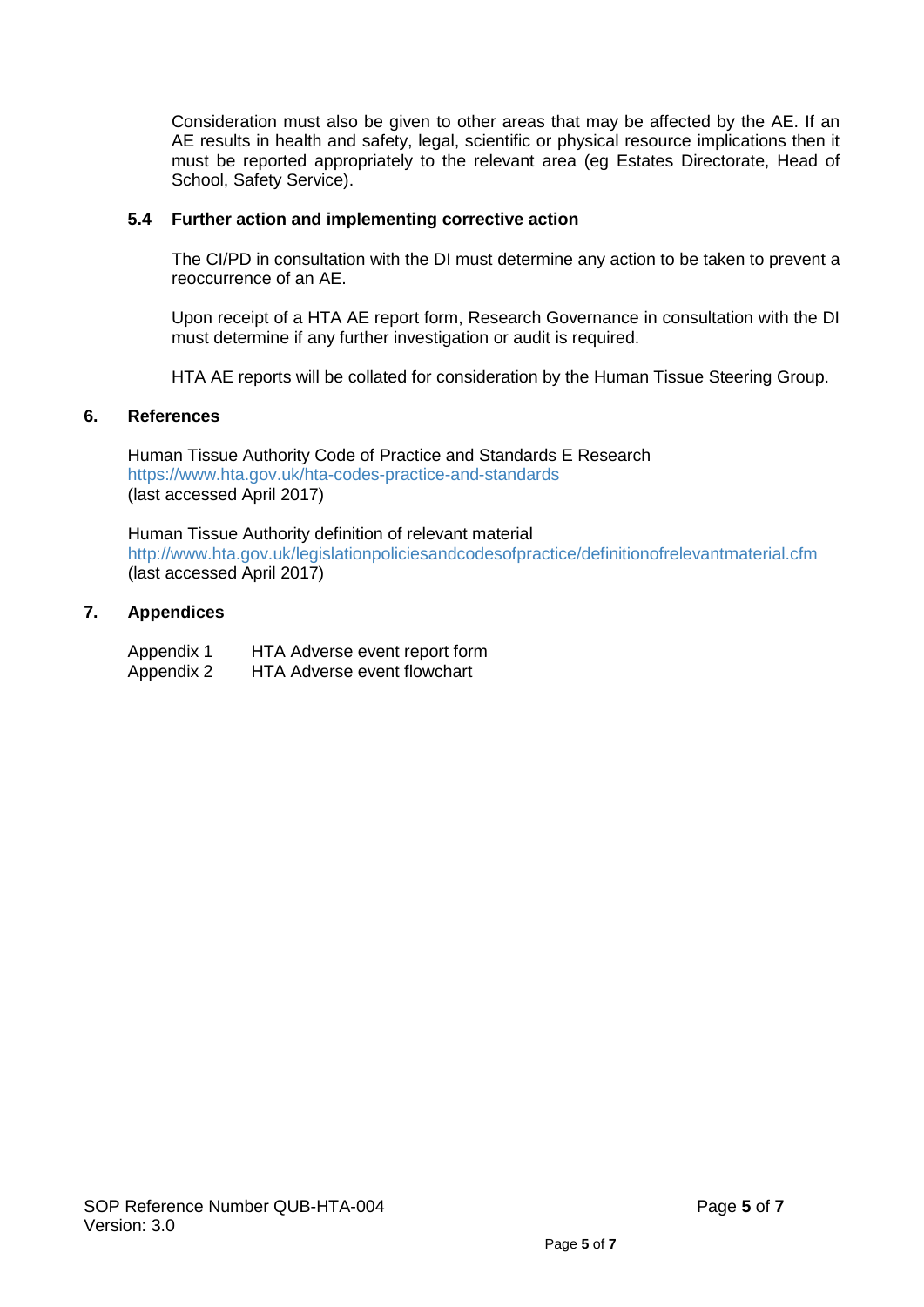

# **HTA Adverse Event Notification Form**

| Individual reporting the AE:                                                |  |  |
|-----------------------------------------------------------------------------|--|--|
| Research study details (if applicable)                                      |  |  |
| Chief Investigator:                                                         |  |  |
| <b>Study Title:</b>                                                         |  |  |
| <b>AE</b> details                                                           |  |  |
| Date of occurrence:                                                         |  |  |
| Location:                                                                   |  |  |
| Circumstances of the event (Attach copy of a detailed report if necessary): |  |  |
| Implications of the AE:                                                     |  |  |
| Action taken:                                                               |  |  |

Please return completed form to Research Governance, 63 University Road, Belfast, BT7 1NF or email to [researchgovernance@qub.ac.uk](mailto:researchgovernance@qub.ac.uk)

Date received by Research Governance: